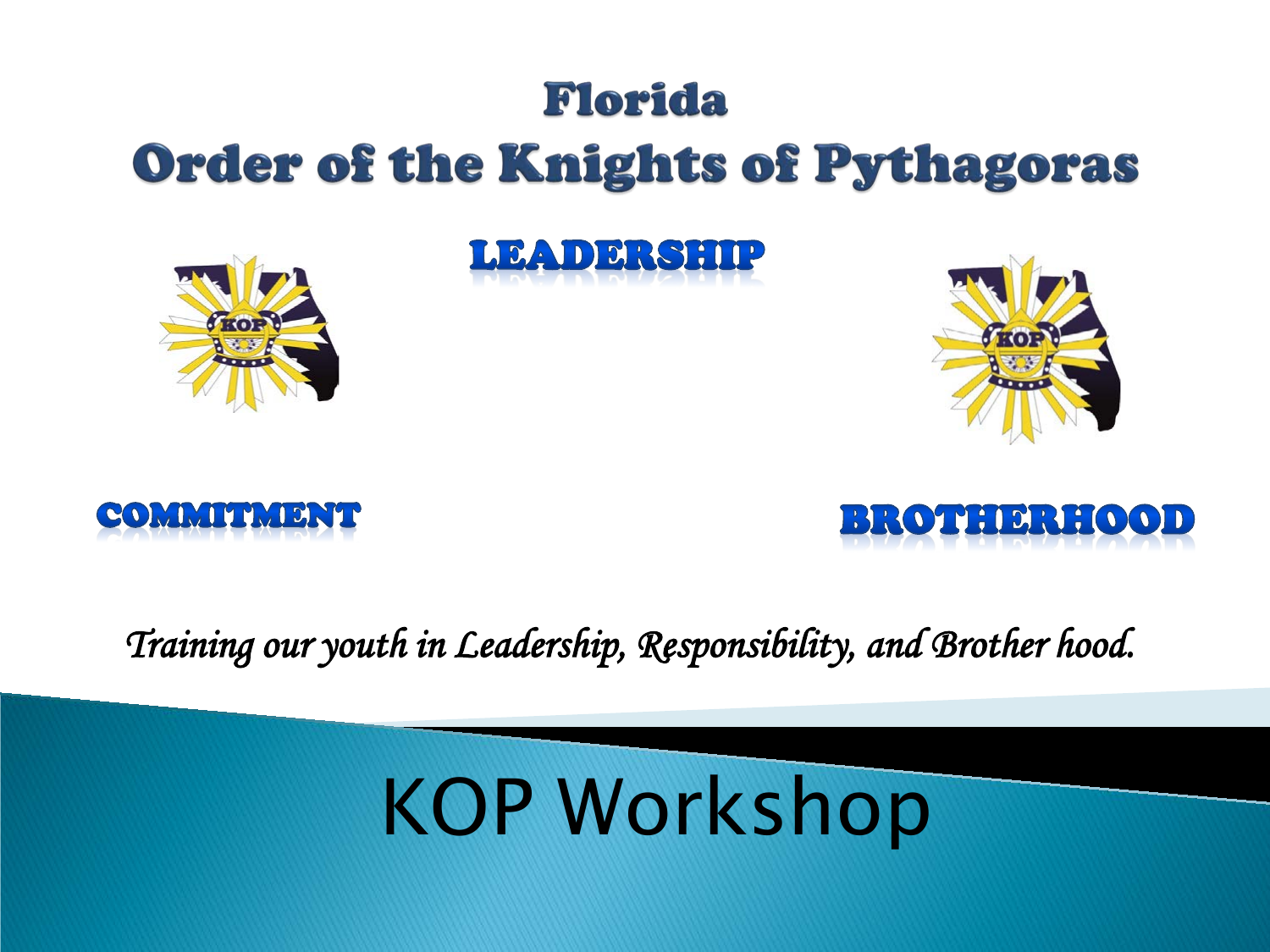## **NOTE**

- This training represents the way the FLORIDA KOP has organized its youth program for its Most Worshipful Prince Hall Grand Lodge and Jurisdiction.
- Other jurisdictions may set up their KOP program differently in order to benefit their state. There is no requirement to use the organizational structure of the Florida KOP program.

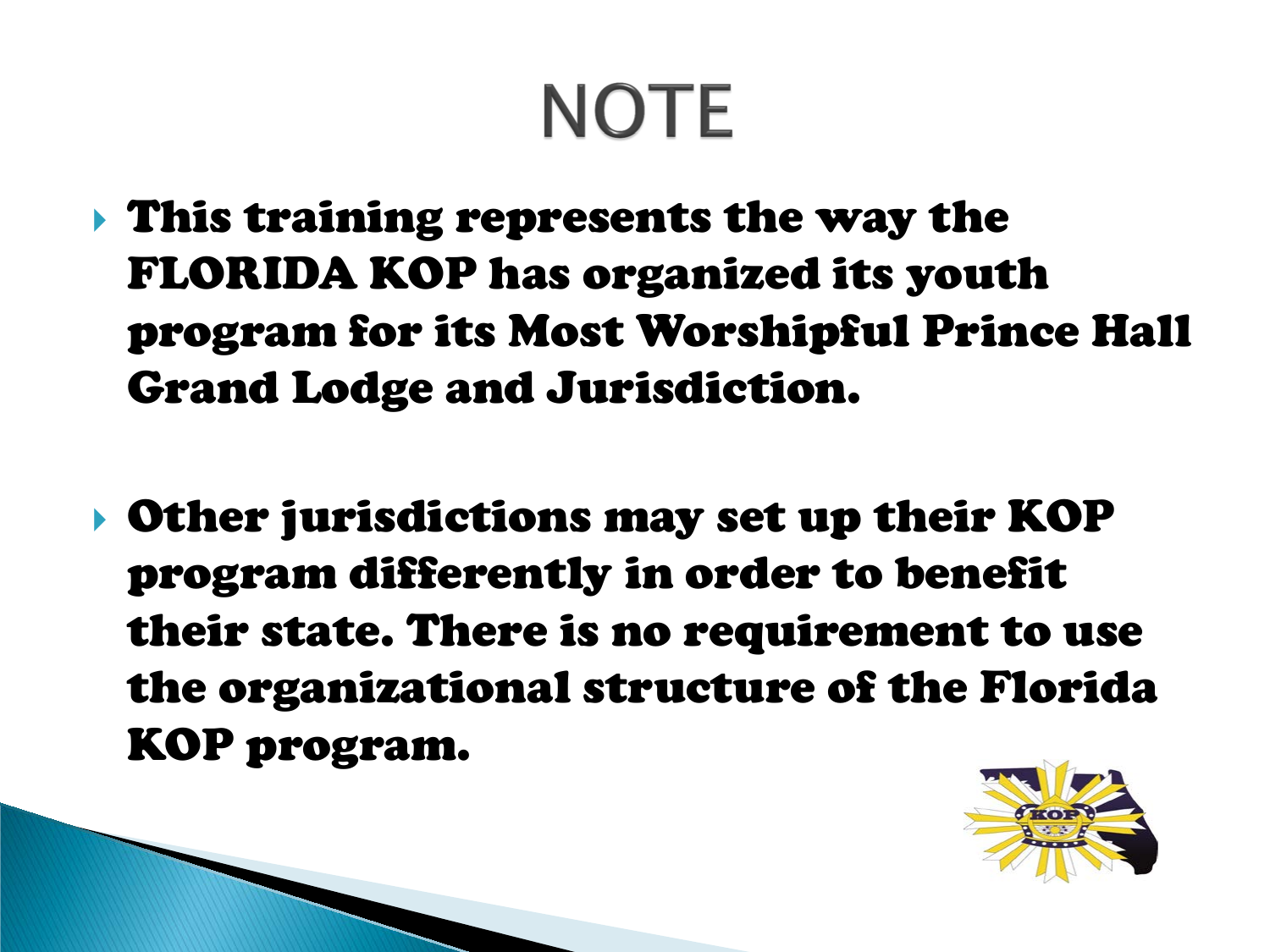# **Training Agenda**



## Florida KOP Organizational Structure LOCAL COUNCIL

- Local KOP Program *(District or Lodge)*
- ▶ Local Board of Regents
- ▶ Parent Club

### STATE COUNCIL

- Most Venerable Grand Council *(Youth Knights and Sir Knights.*
- ▶ State Board of Regents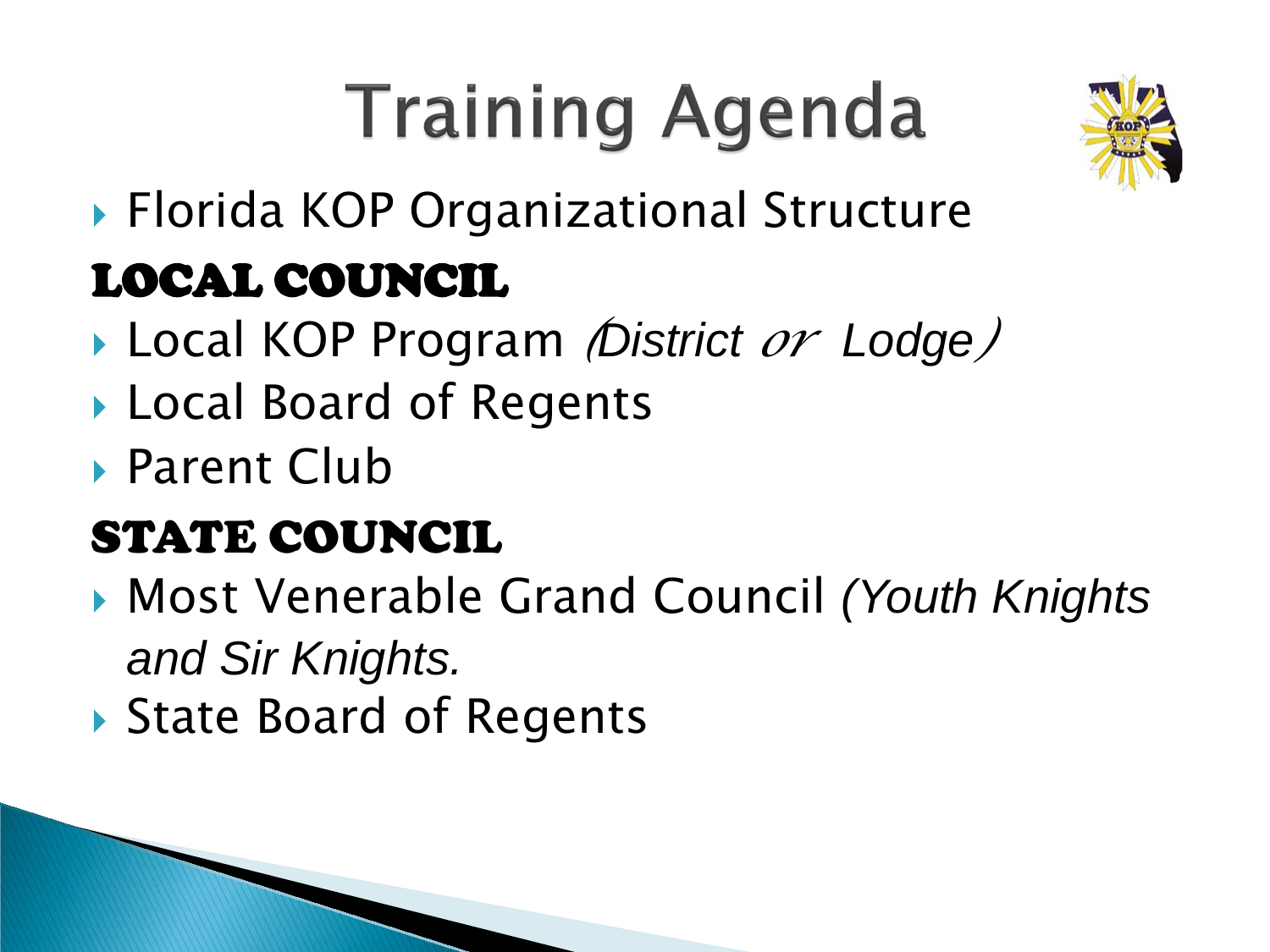## By the end of this training you should know how to:

- ▶ Set up and maintain your local KOP council.
- ▶ Set up your Parent Club
- ▶ Set up your Board of Regents (Local and State)
- Officers of the Union Grand Council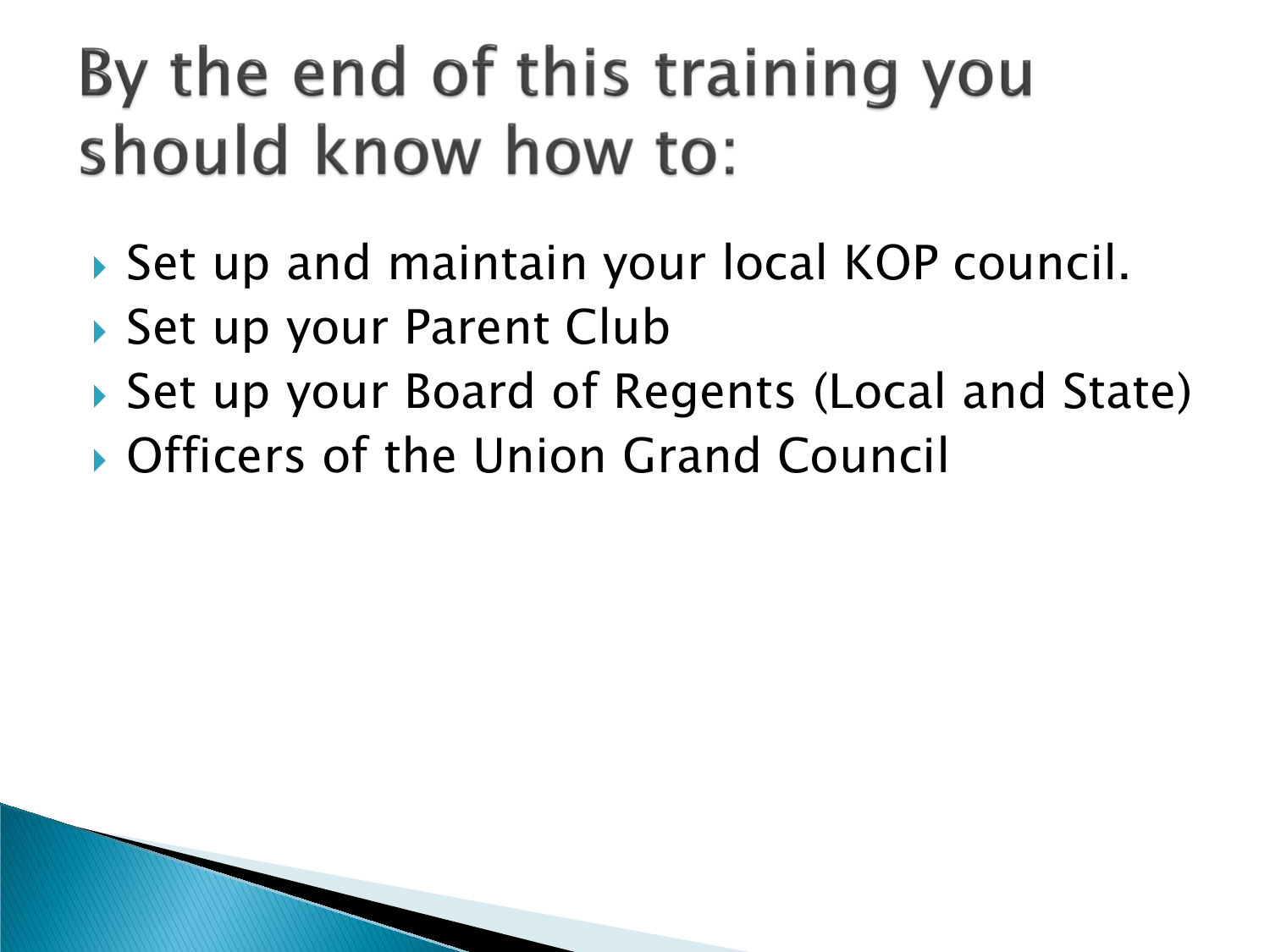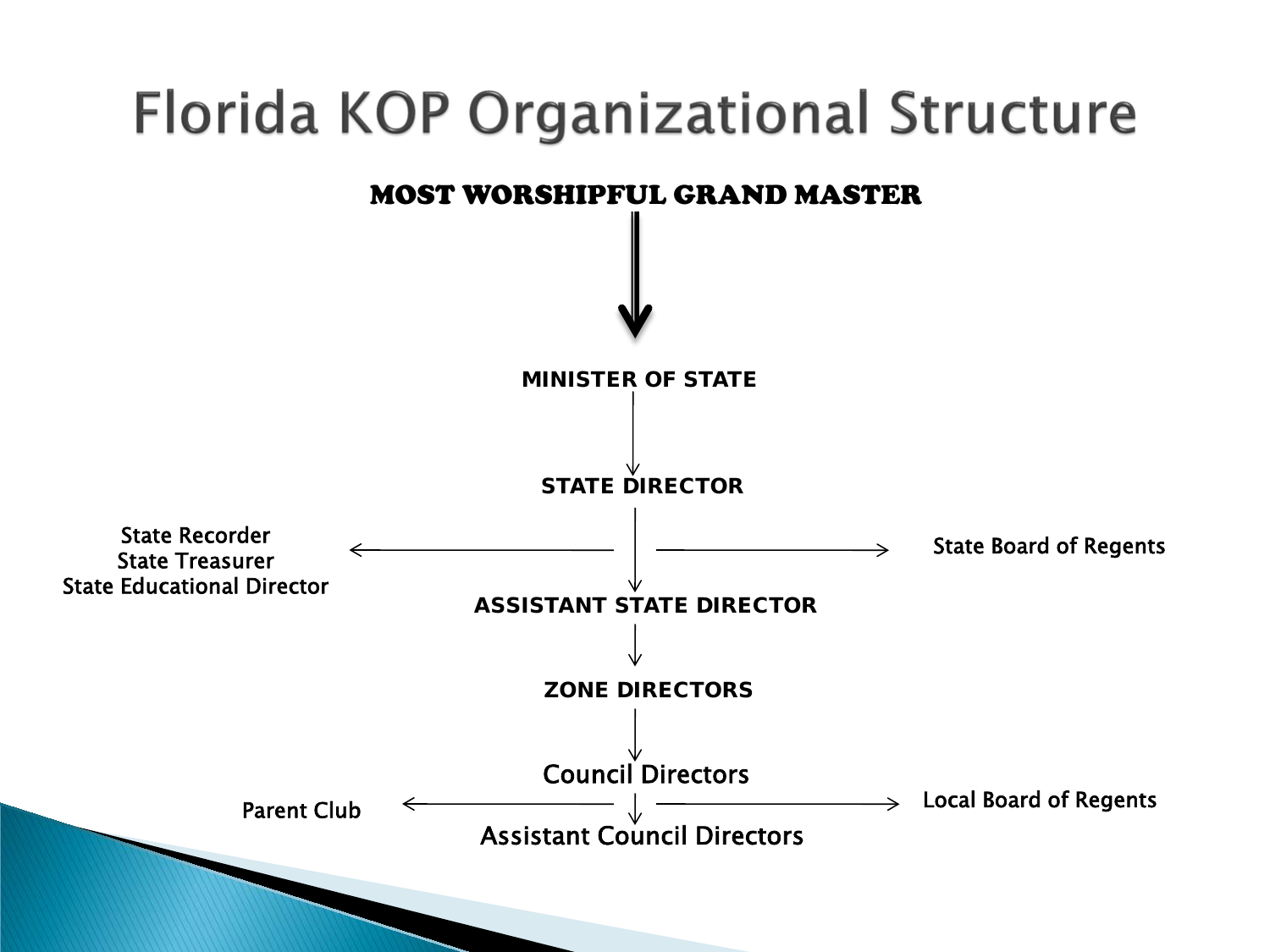

Most Worshipful Grand Master

 Once a Grand Master has decided to host a KOP program in his jurisdiction then it becomes his youth program for the state. Its opened up to districts and lodges wanting to implement a youth program in their areas.

 The Grand Master Edict #1 states that every District will have a Council by July 18, 2015

 The Grand Master shall appoint the State Director who shall oversee the program.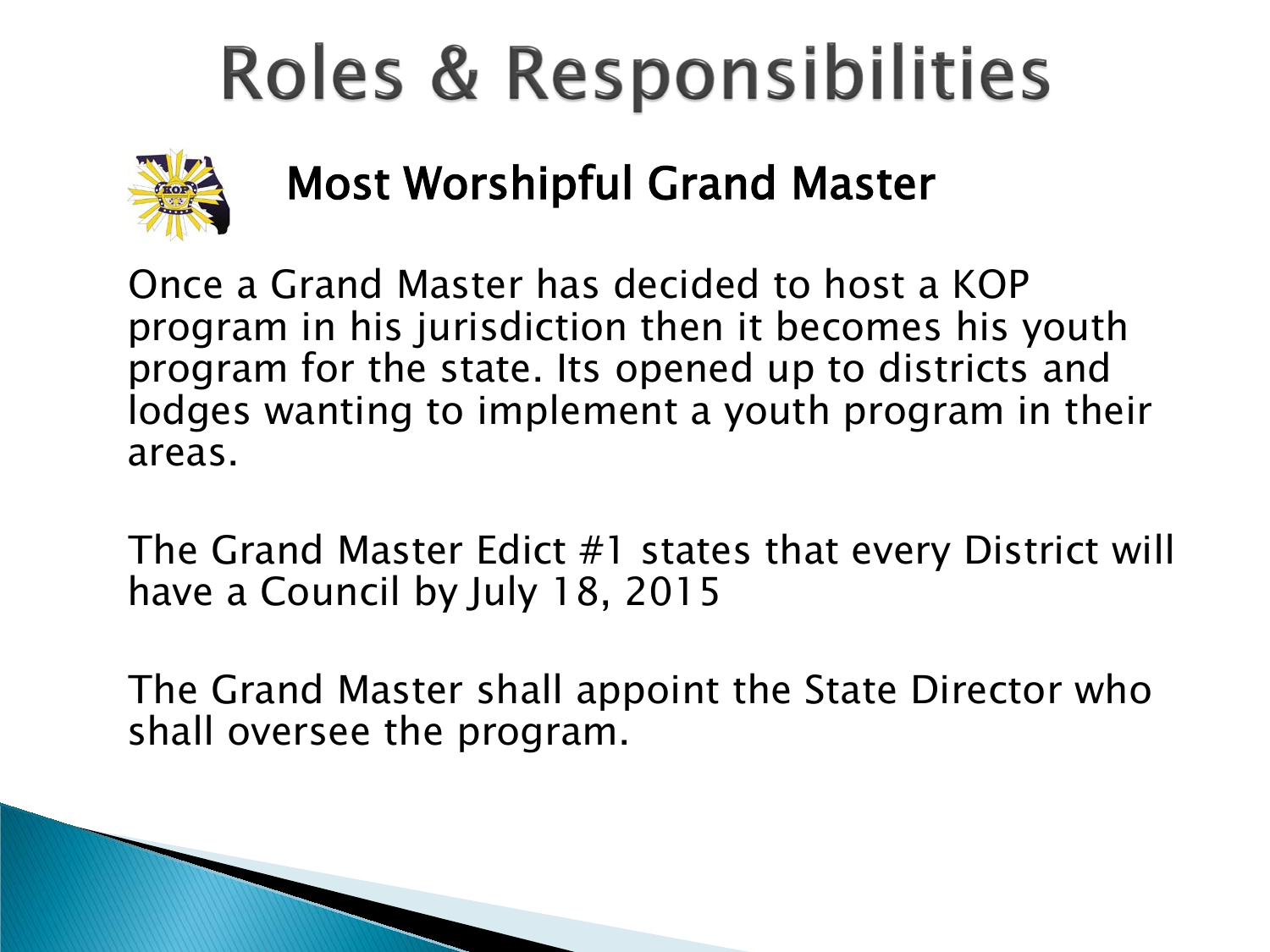

Grand Minister of State

 In Florida the Grand Master has appointed a Grand Minster of State and a State Director to oversee the KOP Youth Councils.

 The State Director reports to the Most Worshipful Grand Master and his appointee which is the Grand Minster of State.

Note: All communications and request are directed to the Grand Master.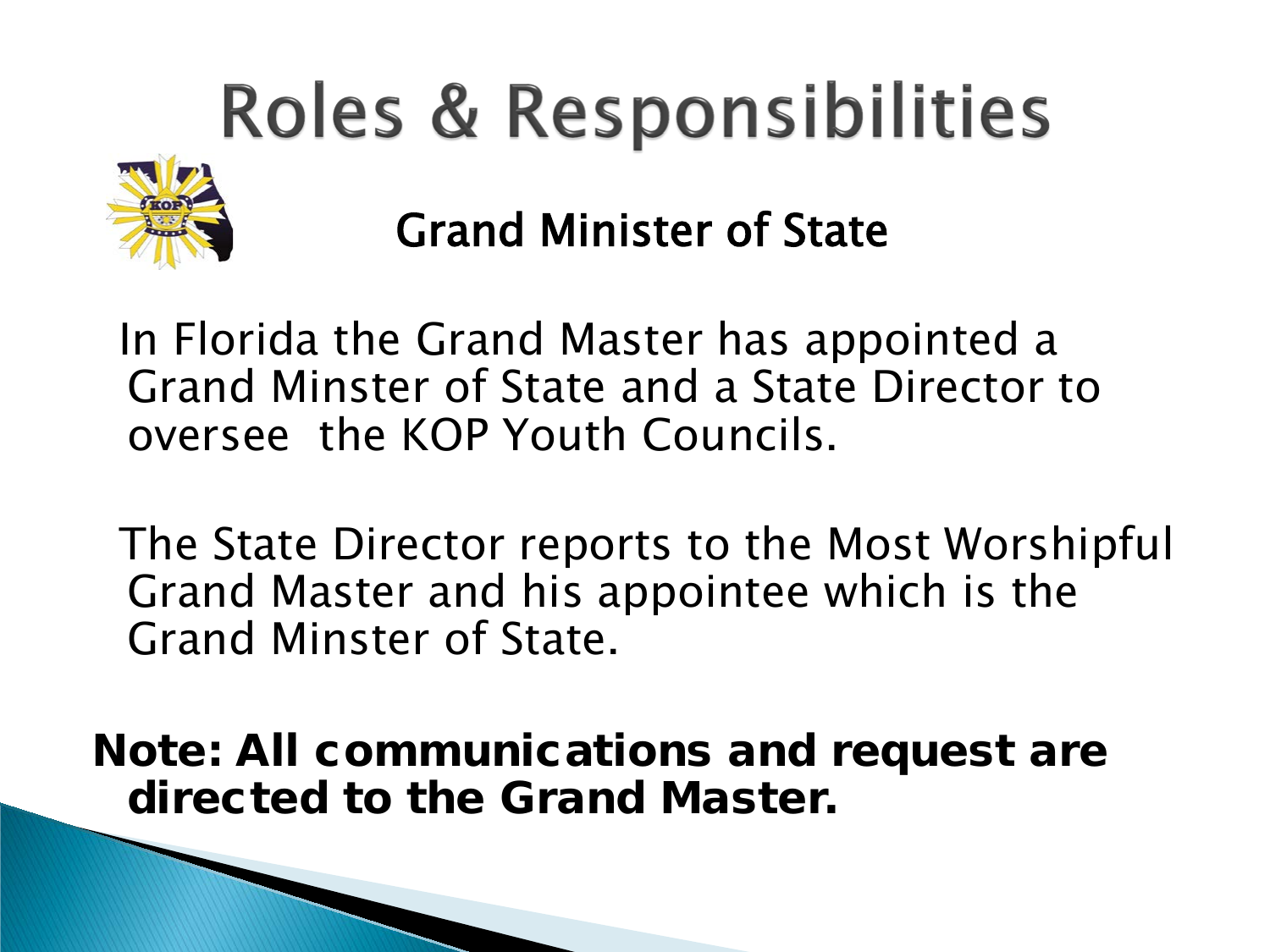Prince Hall Charitable Foundation of Florida

The Prince Hall Charitable Foundation of Florida is a 501(c) 3 organization for the Most Worshipful Prince Hall Grand Lodge of Florida. The Florida KOP shall fall under this organization when it comes to monetary donations for the organization. Florida KOP budget and report will be submitted to the organization for review and approval of donations.

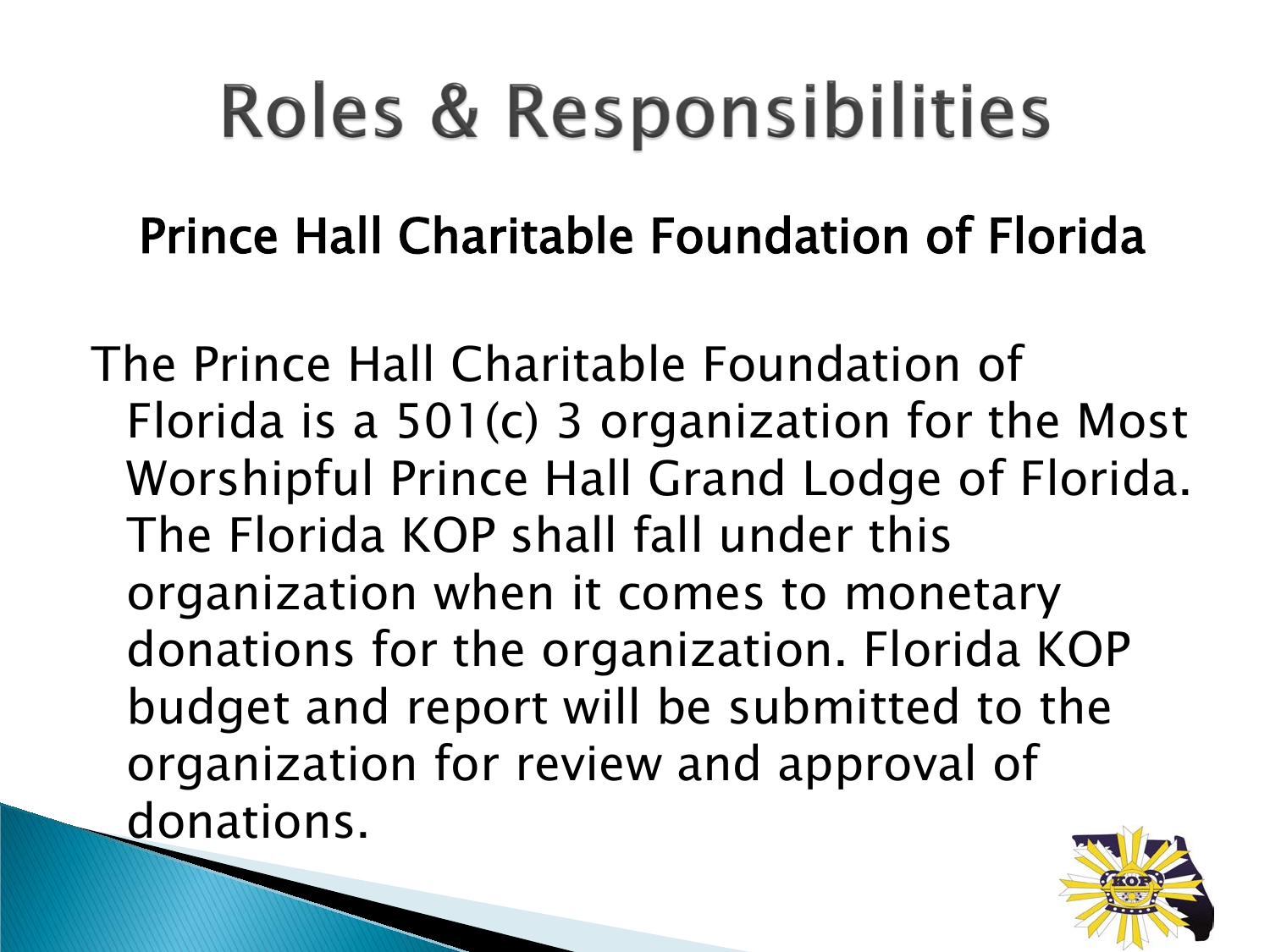

State Director

 Is appointed by the Most Worshipful Grand Master. The State Director shall oversee the KOP program for his jurisdiction. He will coordinate activities and functions for the program.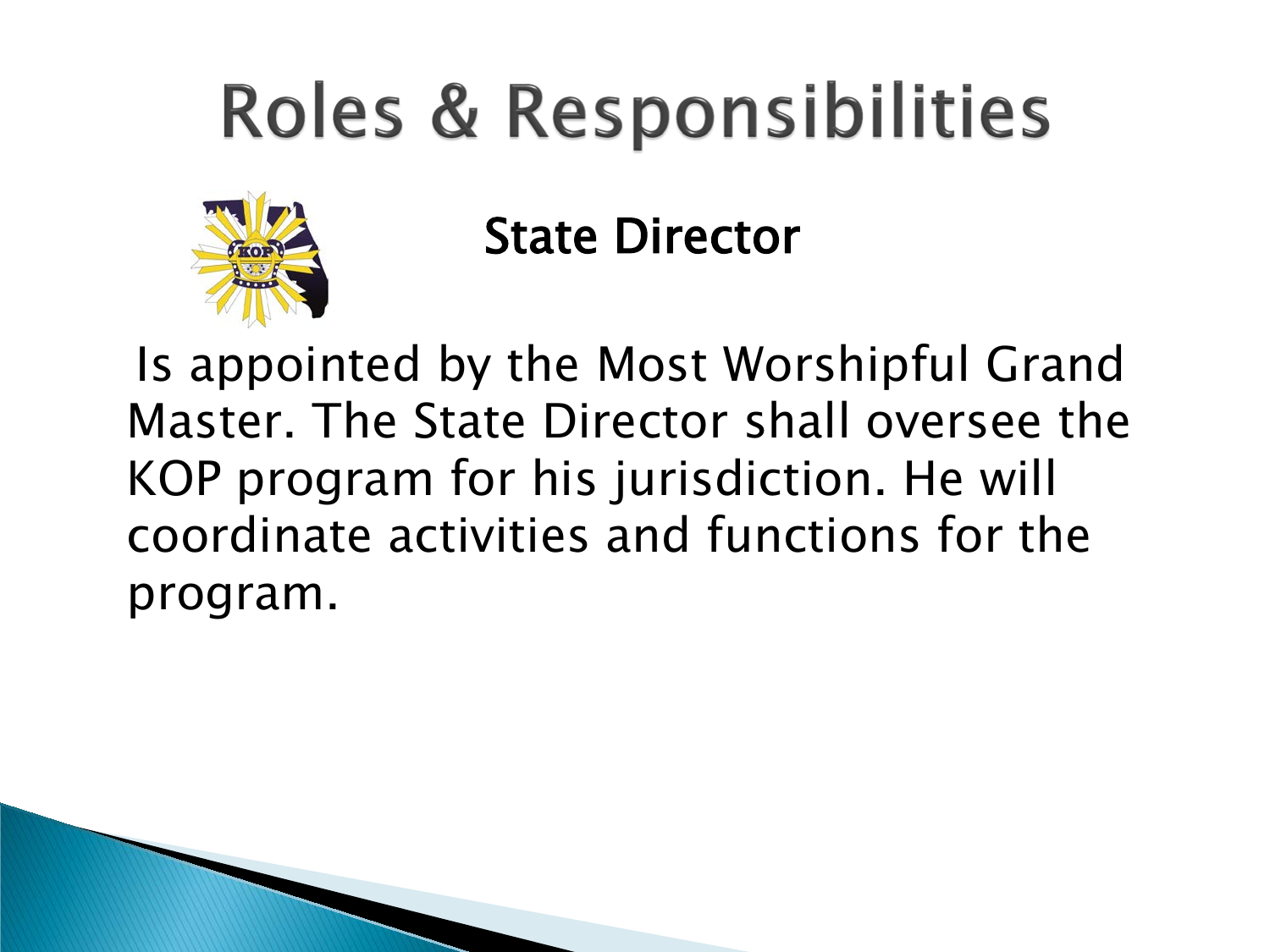

Assistant State Director

 Is appointed by the State Director with approval by the Most Worshipful Grand Master. The Assistant State Director shall assist the State Director in setting up new councils throughout the State along with planning and coordinating of activities.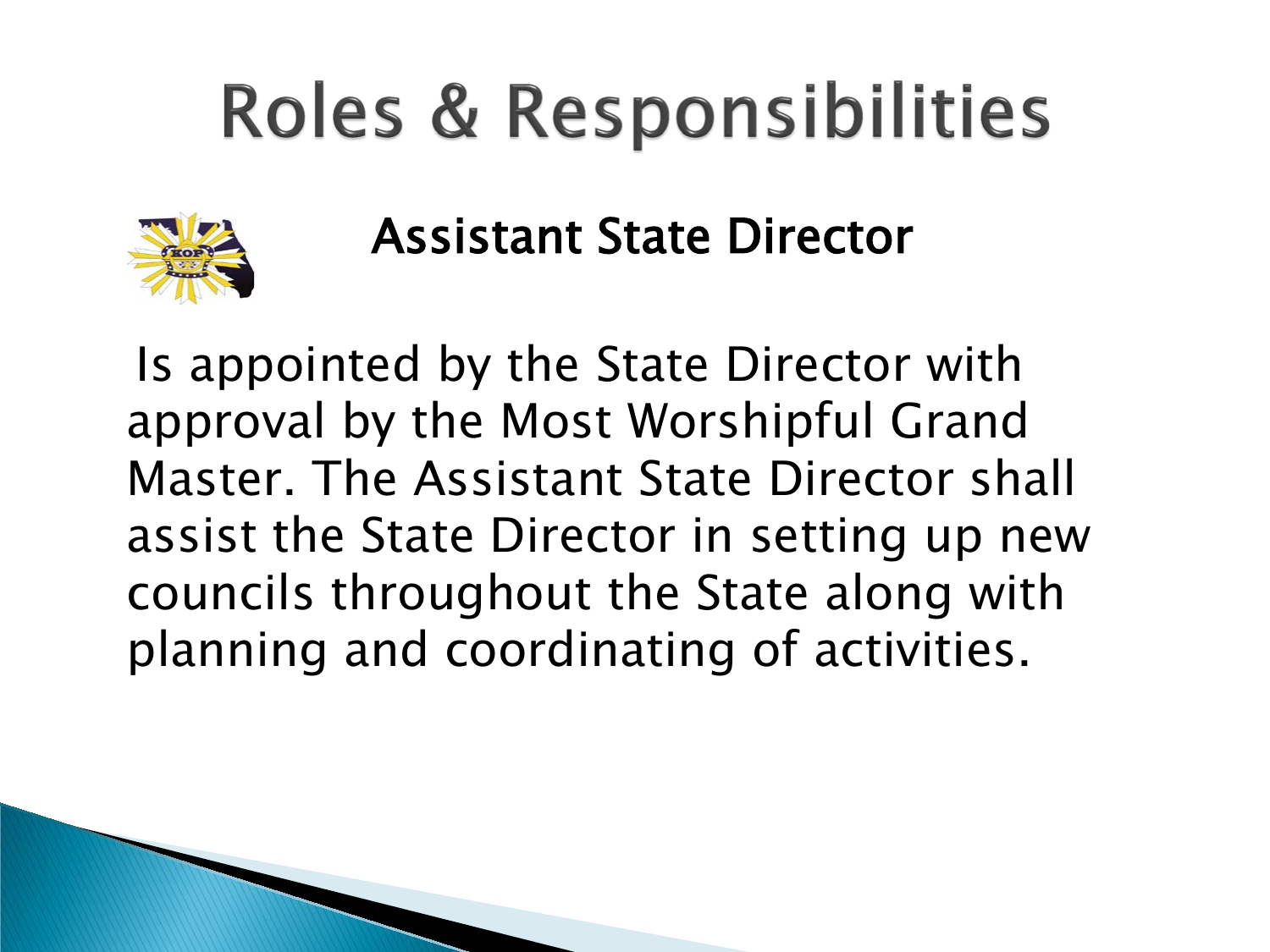

#### Area Directors

 Is appointed by the State Director with approval by the Most Worshipful Grand Master. The Area Directors shall assist the State Director in setting up new councils and maintain councils in his Zone throughout the State. We have three Zone in Florida.

 He shall also assist in the planning and coordinating of activities set forth by the State Director.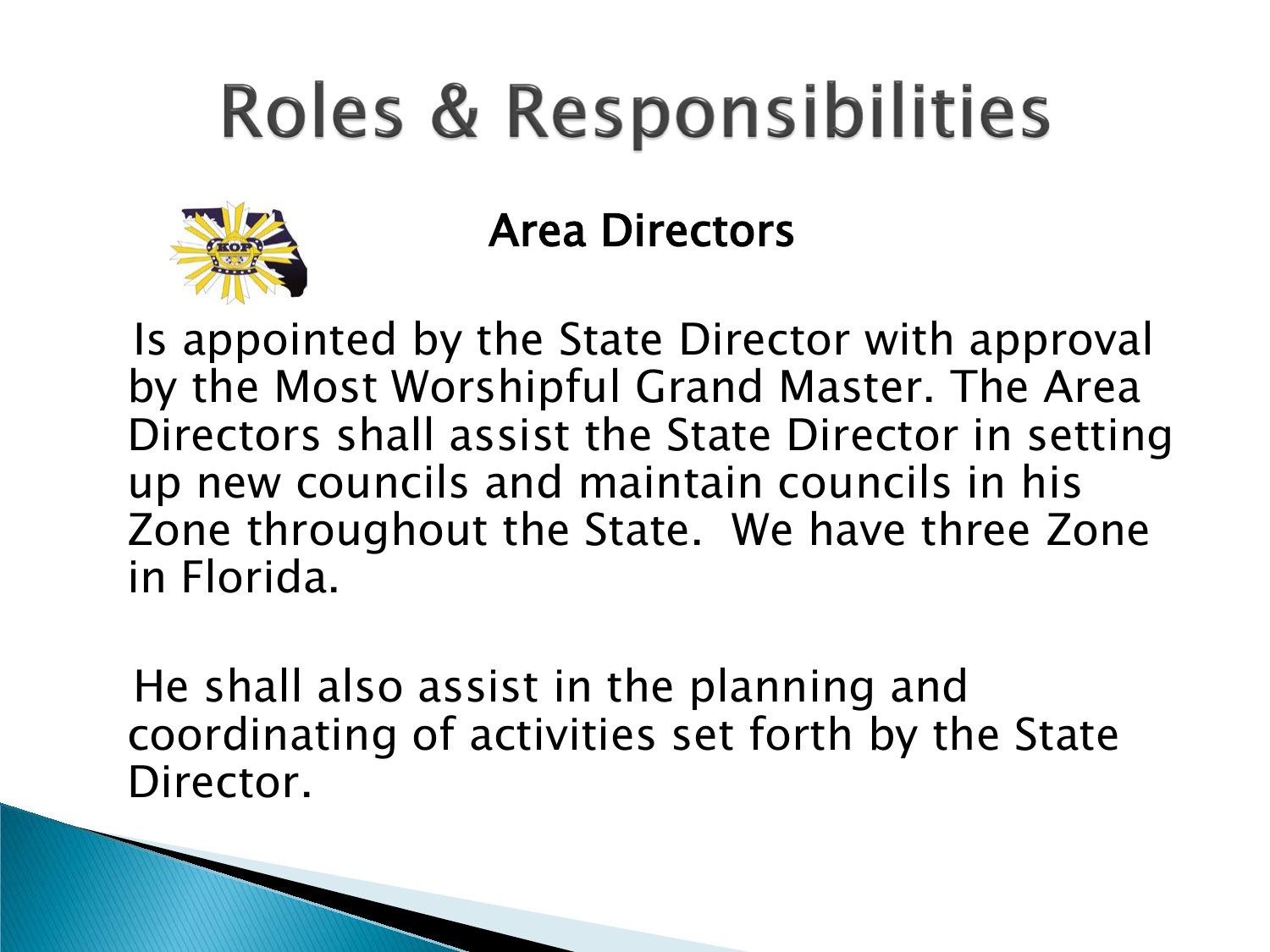

### State Recorder & State Treasurer

State Recorder is appointed by the State Director with approval of the Grand Master. He shall handle the duties of Secretary for the state.

State Treasurer is appointed by the State Director with approval of the Grand Master. He shall handle the duties of Treasurer for the state.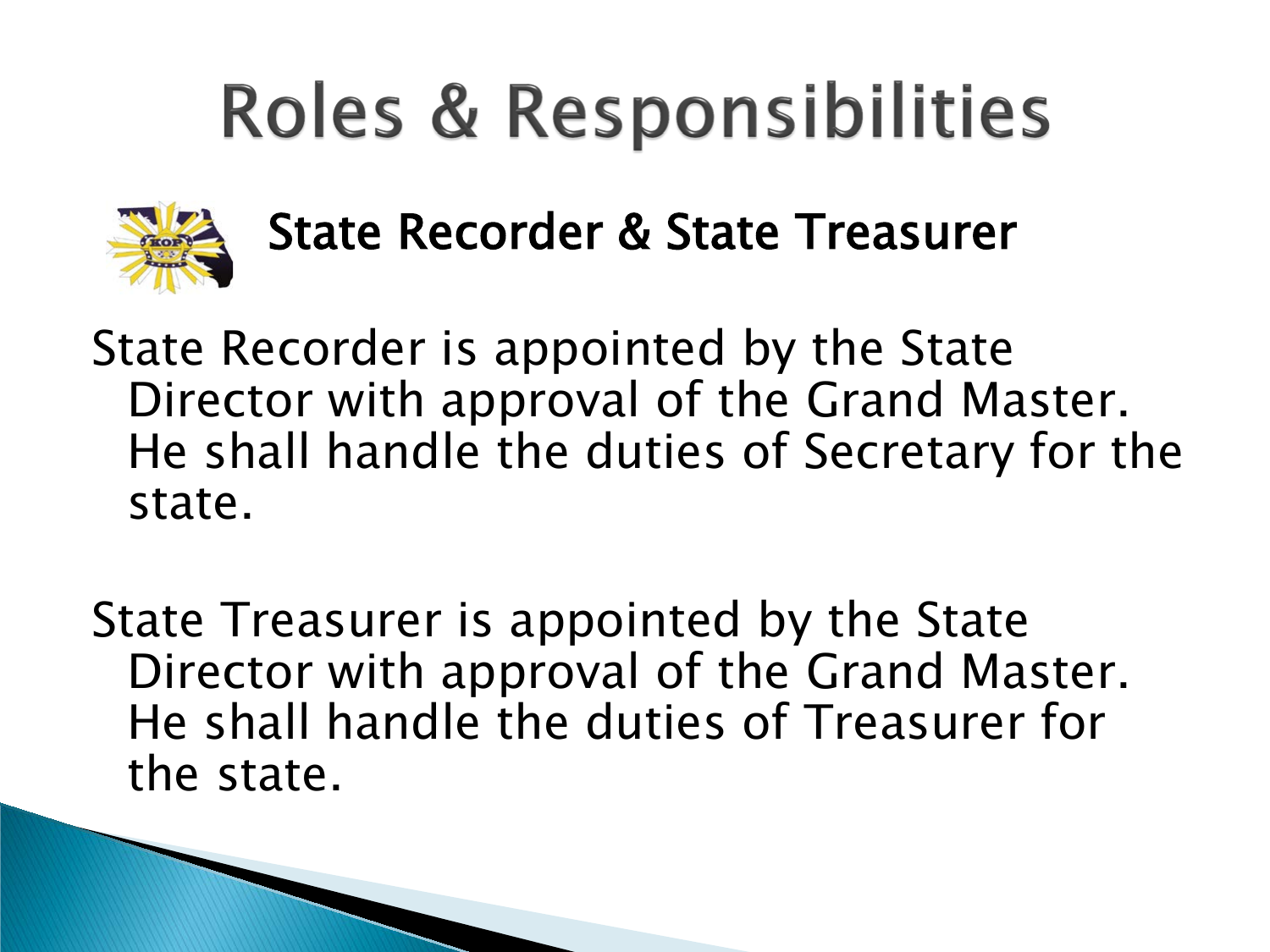

State Educational Director

- $\rightarrow$  This is an appointed position by the State Director with approval by the Most Worshipful Grand Master.
- ▶ The State Educational Director(SED) responsibility includes overall training for Youth & Sir Knights, handling scholarship contest, oratorical contest, educational award, and emailing information on other scholarship or job opportunities for Youth Knights.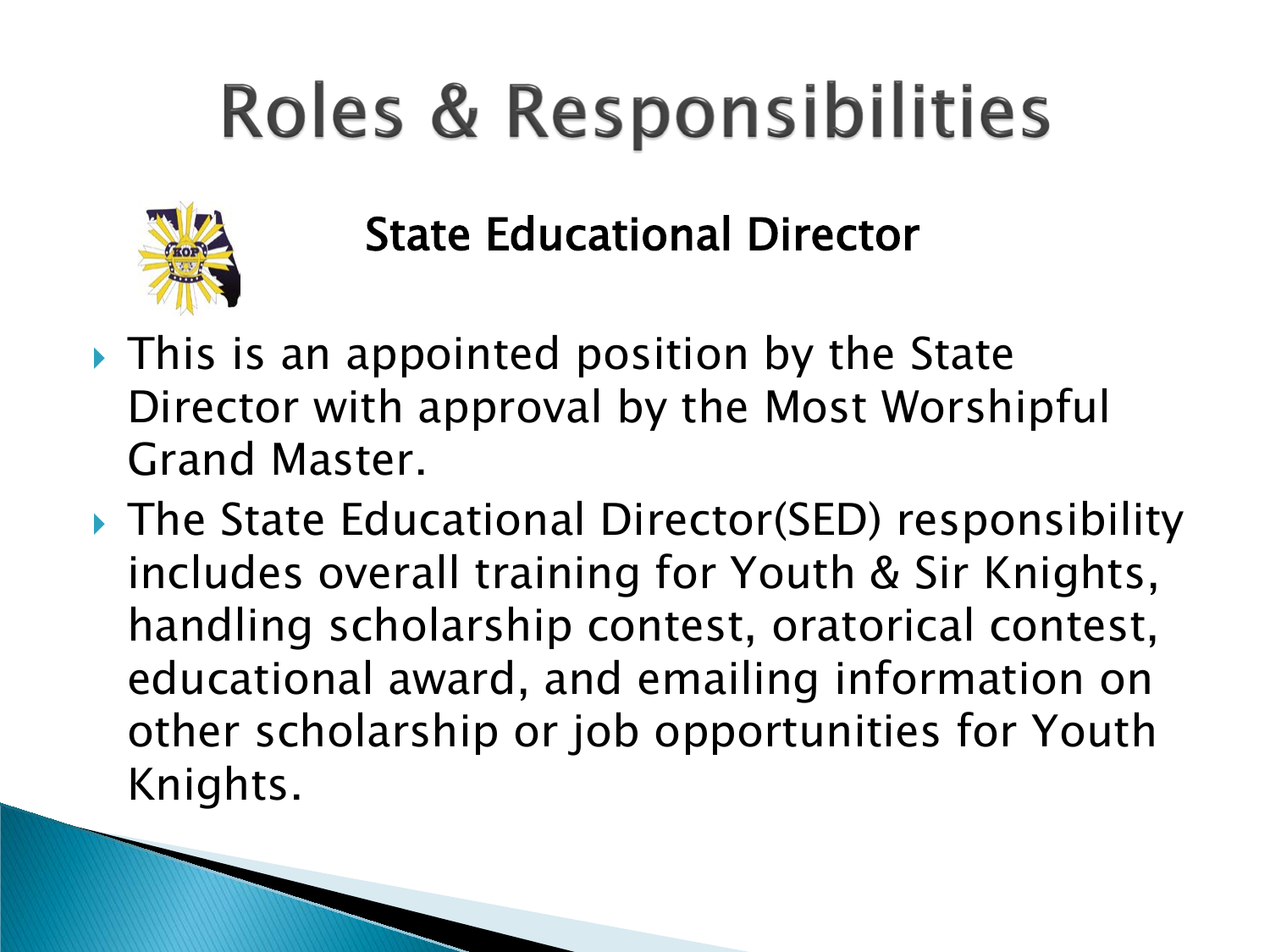What makes up a local KOP program?

## **Youth Council**

## **Local Board of Regents**

## **Parent Club**

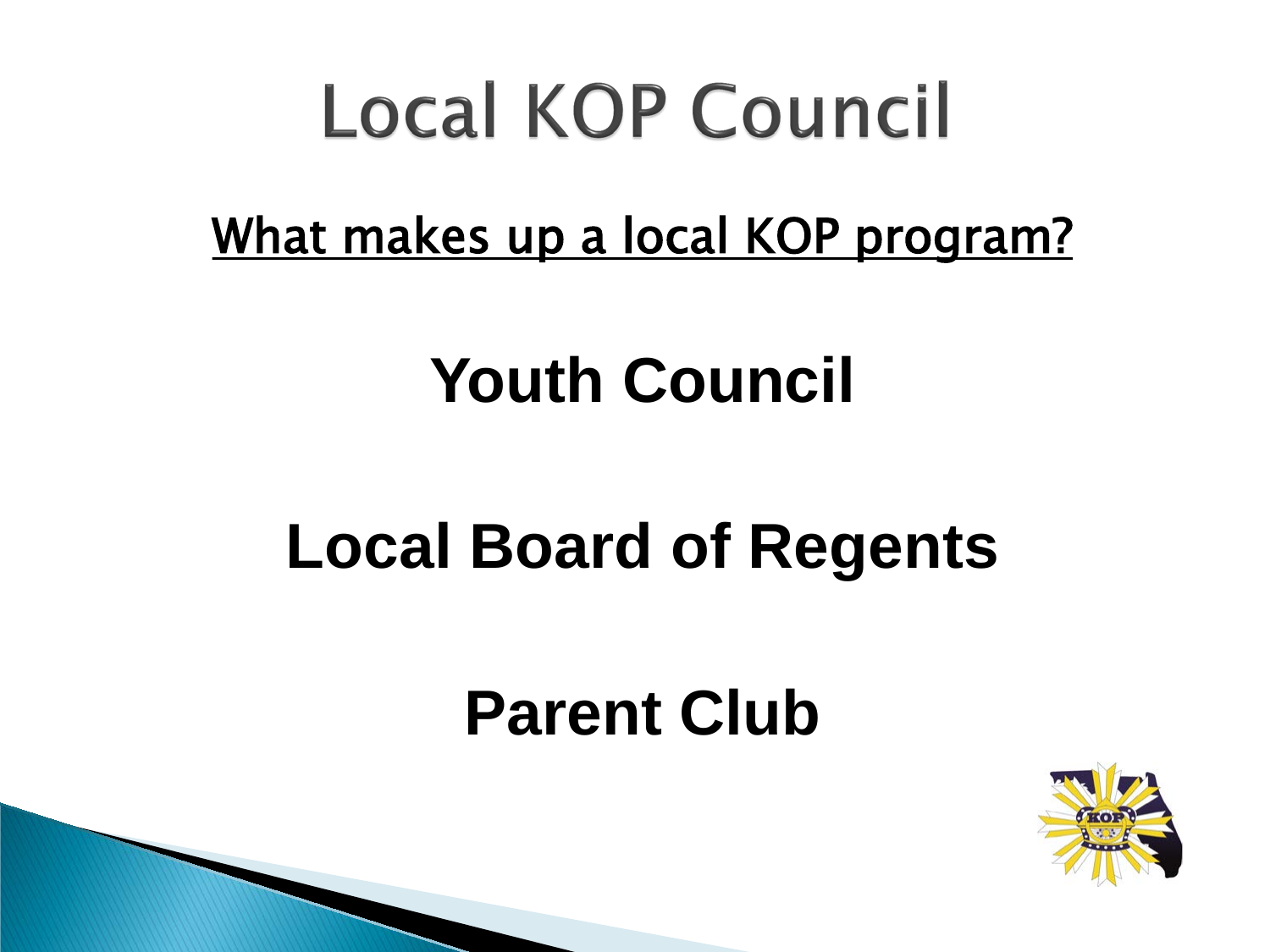There are two types of local KOP councils.

#### **Lodge Council**

 A lodge that host its own KOP council. The Worshipful Master shall appoint a Council Director to oversee the lodges council.

#### **District Council**

 A district that host its own KOP council. The District Deputy Grand Master shall appoint a Council Director to oversee the district council.

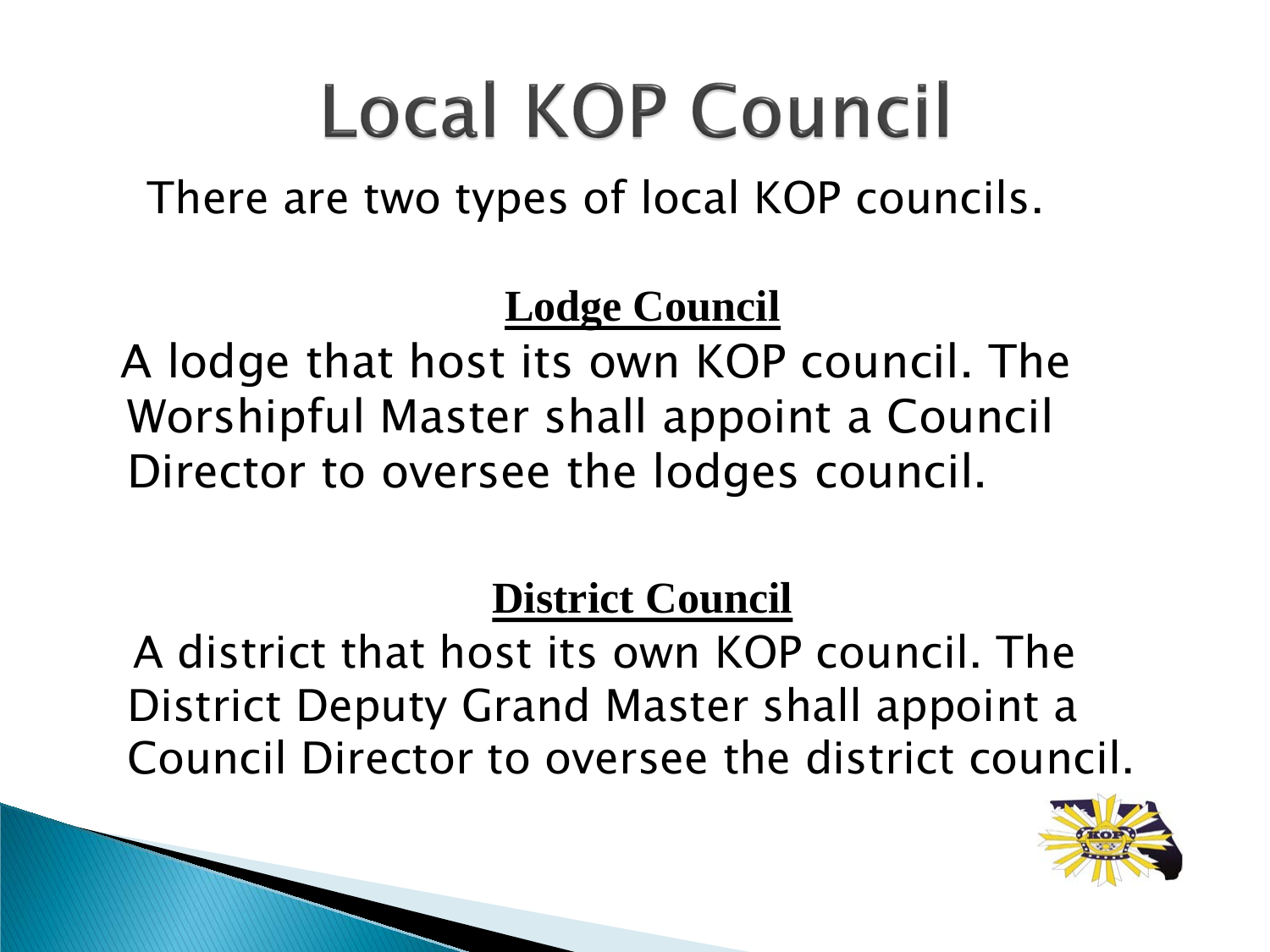#### Council Director

- ▶ Shall oversee the KOP program for his lodge or district. It is his responsibility for membership of youth (as Junior Knights) and Master Masons (as Sir Knights).
- Shall coordinate activities and events for his council.
- Shall also ensure that his Youth Council is represented at state meetings and functions.

and the contract of the contract of

- Shall keep his lodge or district updated with what's going on with the council.
- If needed shall set up his Parent Club and/or Local Board of Regents to assist him with the council
- ▶ The Council also reports directly to the Area Director.

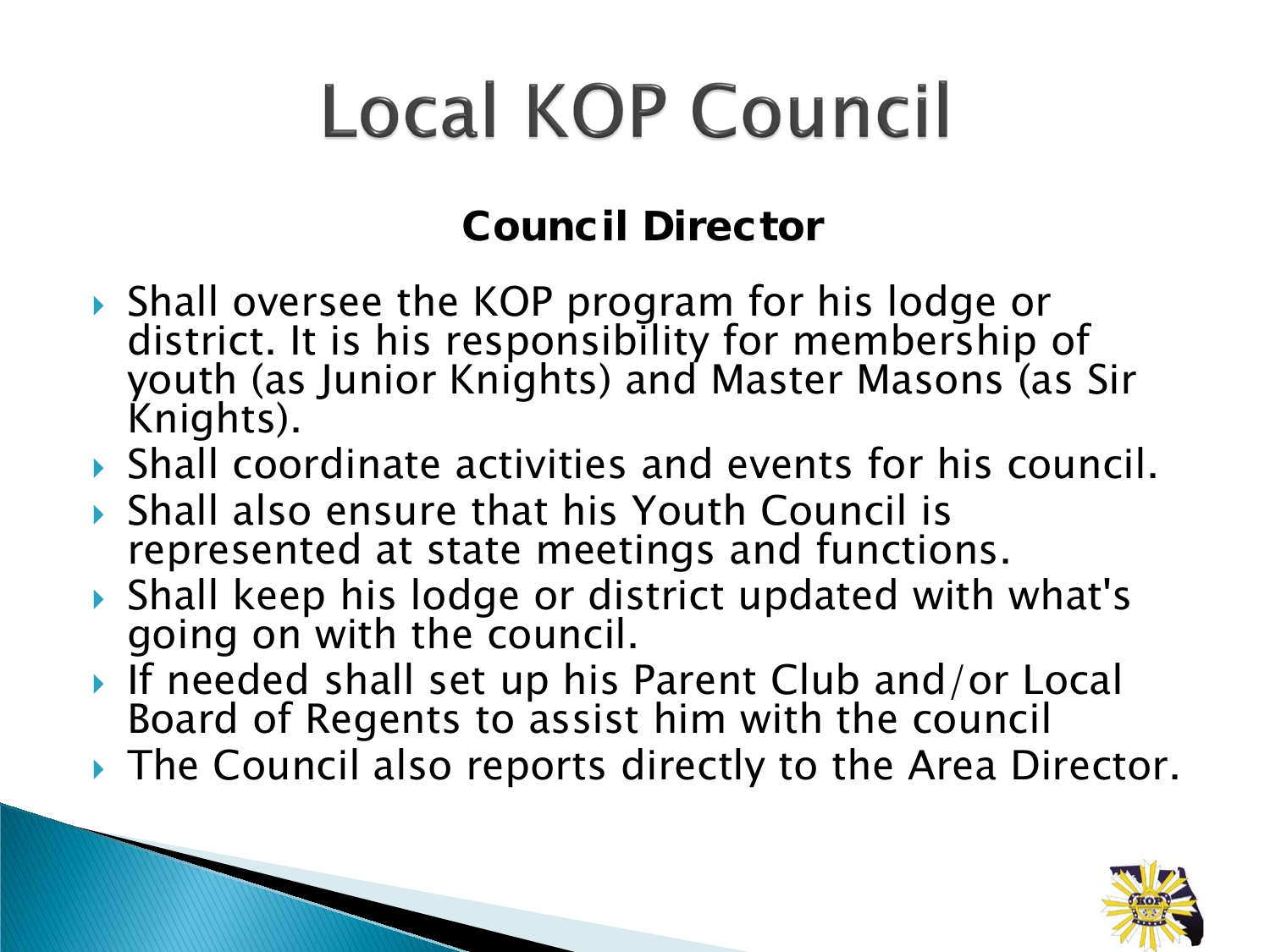#### Local Board of Regents

Shall assist the Council Director in operating and maintaining a KOP council for their lodge or district. Officers shall consist of the following:

> **President Vice-President Secretary Treasurer Chaplain**

*Other members that may be invited to Board meetings:*

**Council Director** *(representing the youth)* **Assistant Council Director President of Parent Club** *(representing the Parents)* **Vice President of Parent Club**

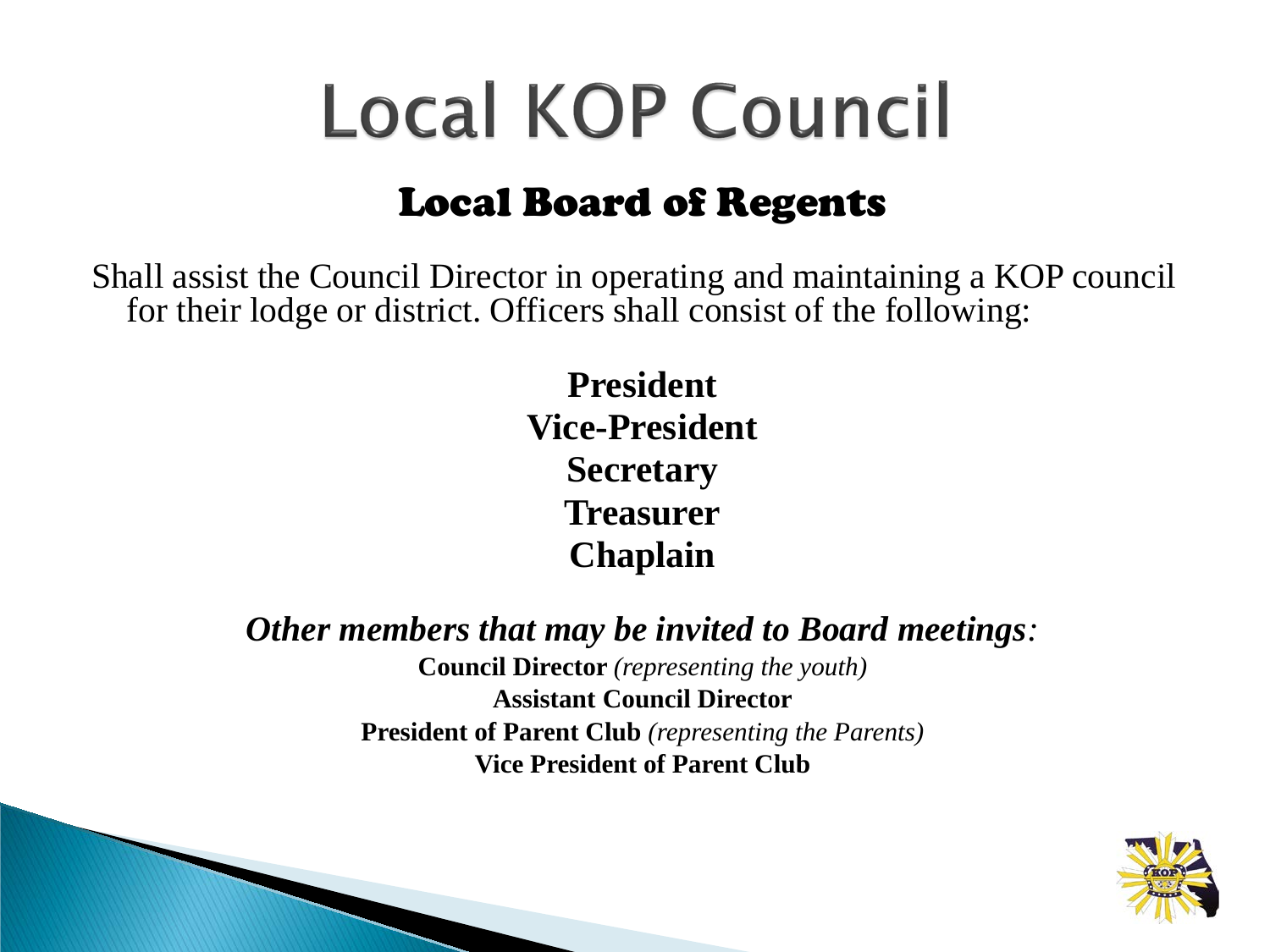## **Local KOP Council** Parent Club

Shall assist the Council Director in helping to raise funds or provide transportation for the KOP council. Parent Club officers shall consist of the following:

> **President Vice President Secretary Treasurer Chaplain**

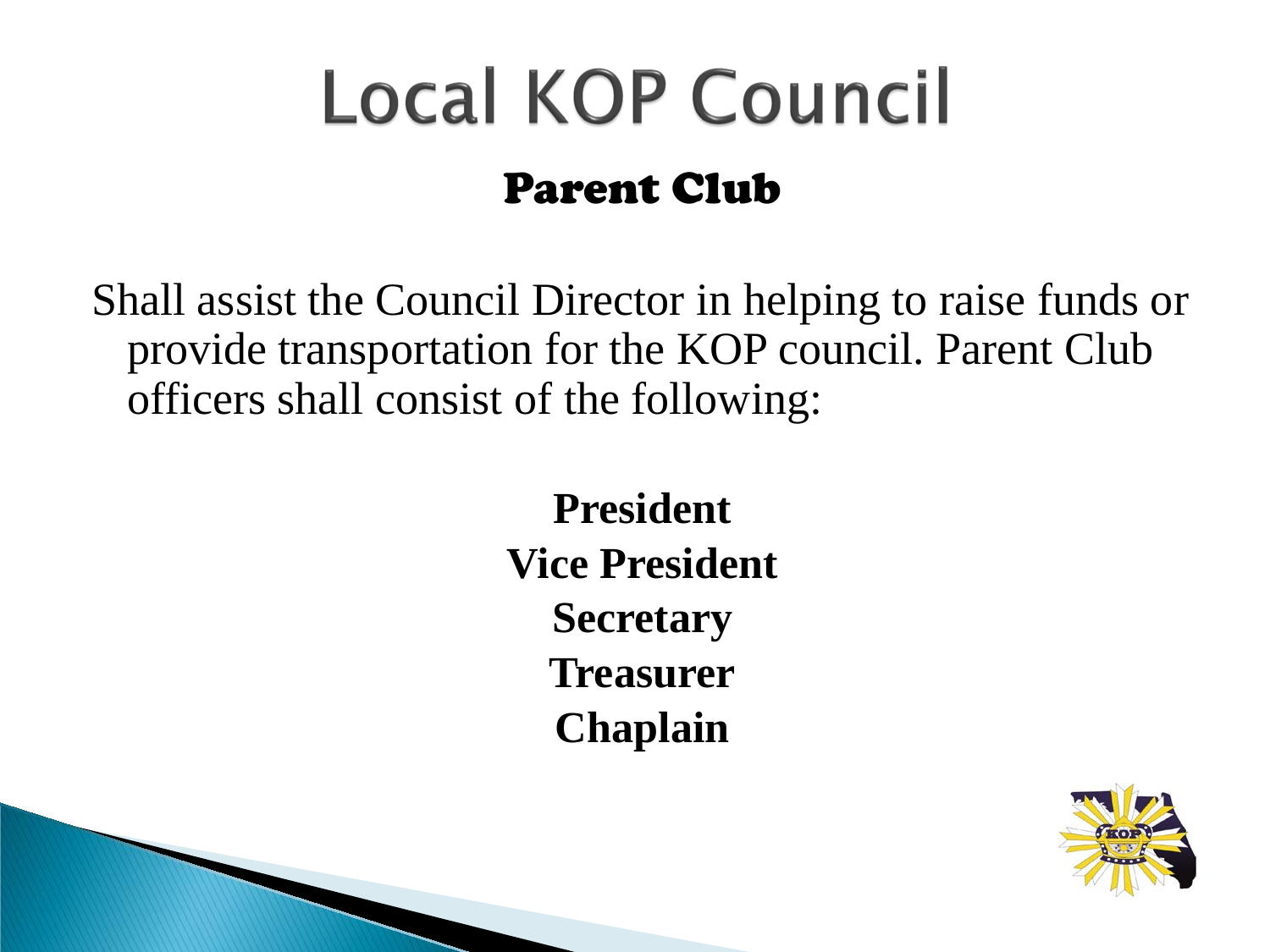### Here where a partnership is formed between Master Masons and their communities.

Building future leaders



YOUTH *Youth Knights*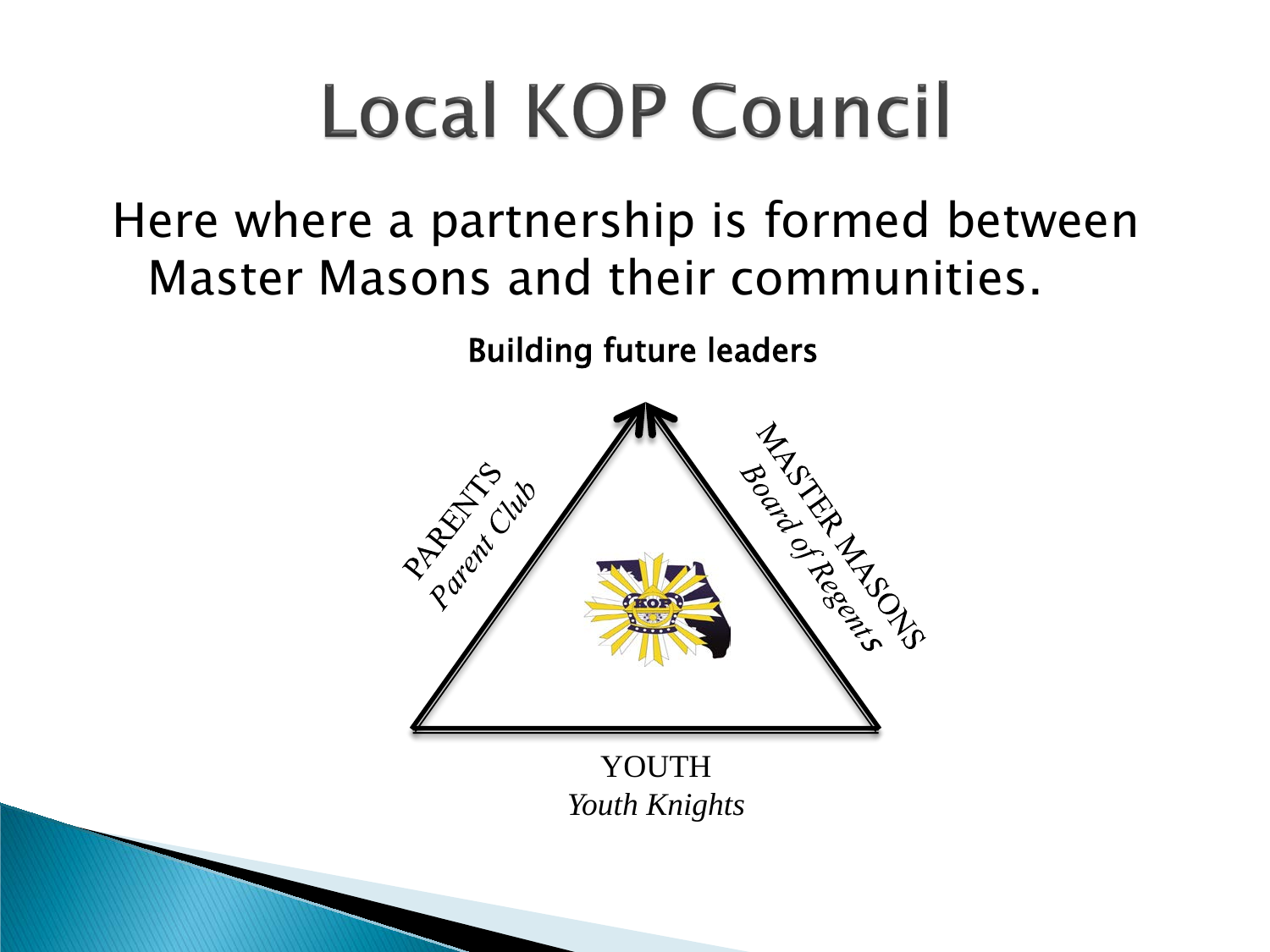## Local KOP Council Calendar

**January**

**Participate in the Dr. Martin Luther King, Jr. annual march**

**February Black History month (attend/sponsor an event or program)**

> **March KOP Fundraiser Membership Drive April Palm Sunday Church visitation Grand Lodge Session May KOP Fundraiser Mothers Day Event at a church Purple House Adoniram Day**

> > **June Grand Youth Session Fathers Day at a church St John the Baptist**

**July Council Directors attend MWUGL Workshop KOP Fundraiser Patriots Day**